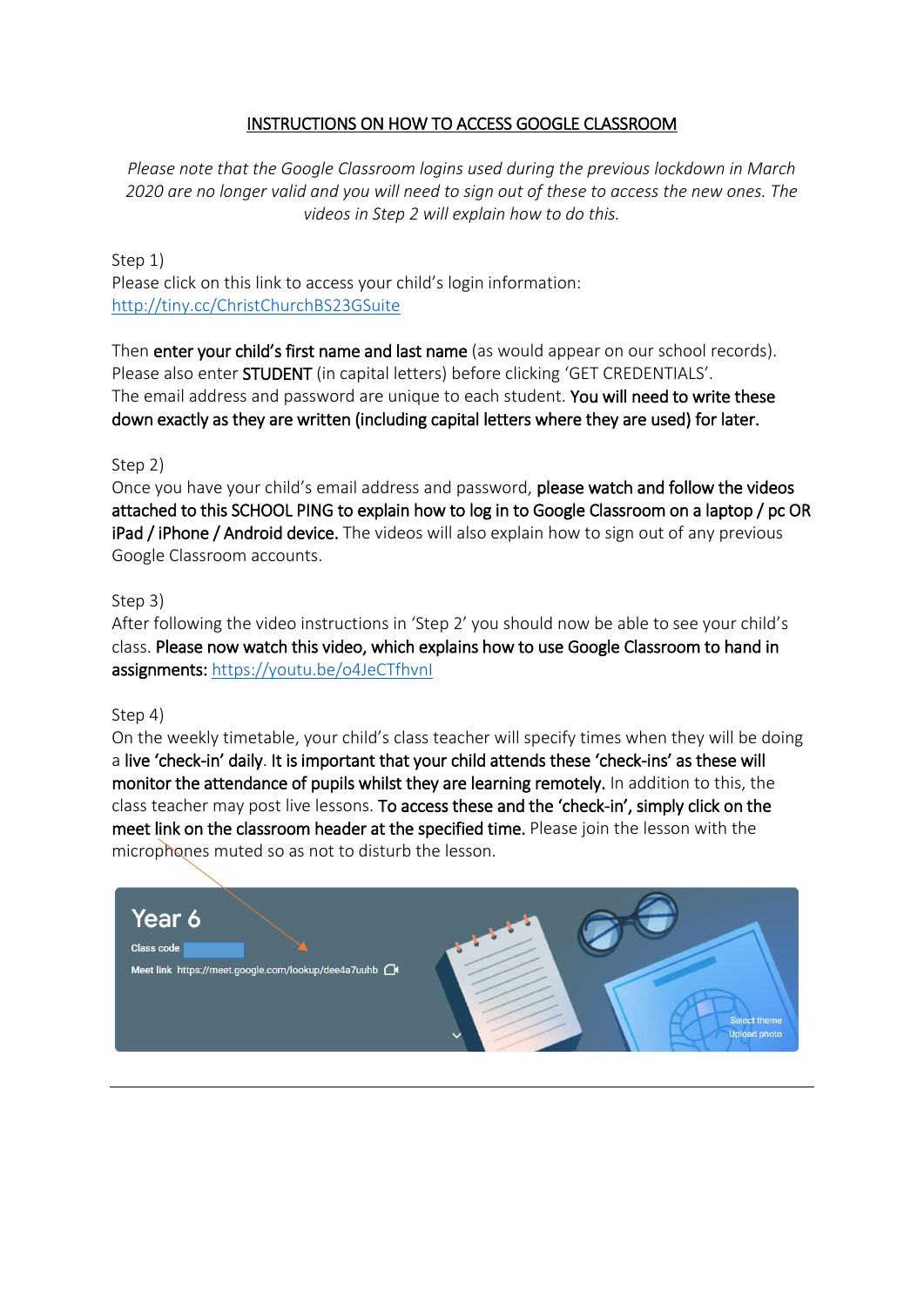

## Google Classroom Pupil and Parent Usage Agreement

The purpose of our Google Classroom is to provide a safe and secure place to receive and share learning, and a place to connect with school staff and classmates. To safeguard both pupils and staff, pupils and parents are expected to read and adhere to the points outlined in our usage agreement below.

### Responsibility:

- Using your G Suite account, check Google Classroom every day to view new assignments.
- Complete your learning online by either completing it on a digital device, using Google apps, or by doing it in your book/on paper and submitting a photo of it (or other file, such as video or sound clip, if required).
- Complete the learning provided to the best of your ability and to the quality that would be expected in school.
- Remember to submit learning by clicking 'Turn in' on Google Classroom.
- Check and respond to any feedback you may have received from school staff.

### Safety:

- Do not share personal information such as e-mail, home address or phone number.
- Only login using your own username/login and password.

● During 'learning time', you will be expected to use Google Classroom to access, complete and submit learning. You should not use this time to access other content on the internet unless it is for the learning that is being done.

- Ask permission of a parent/carer when accessing content on different websites or apps.
- When submitting images, sound clips or video, make sure that these are appropriate for the learning task. Check with you parent/carer if you are unsure.

### Respect:

● Your G Suite account (and Google Classroom) is to be used for learning and not for social purposes.